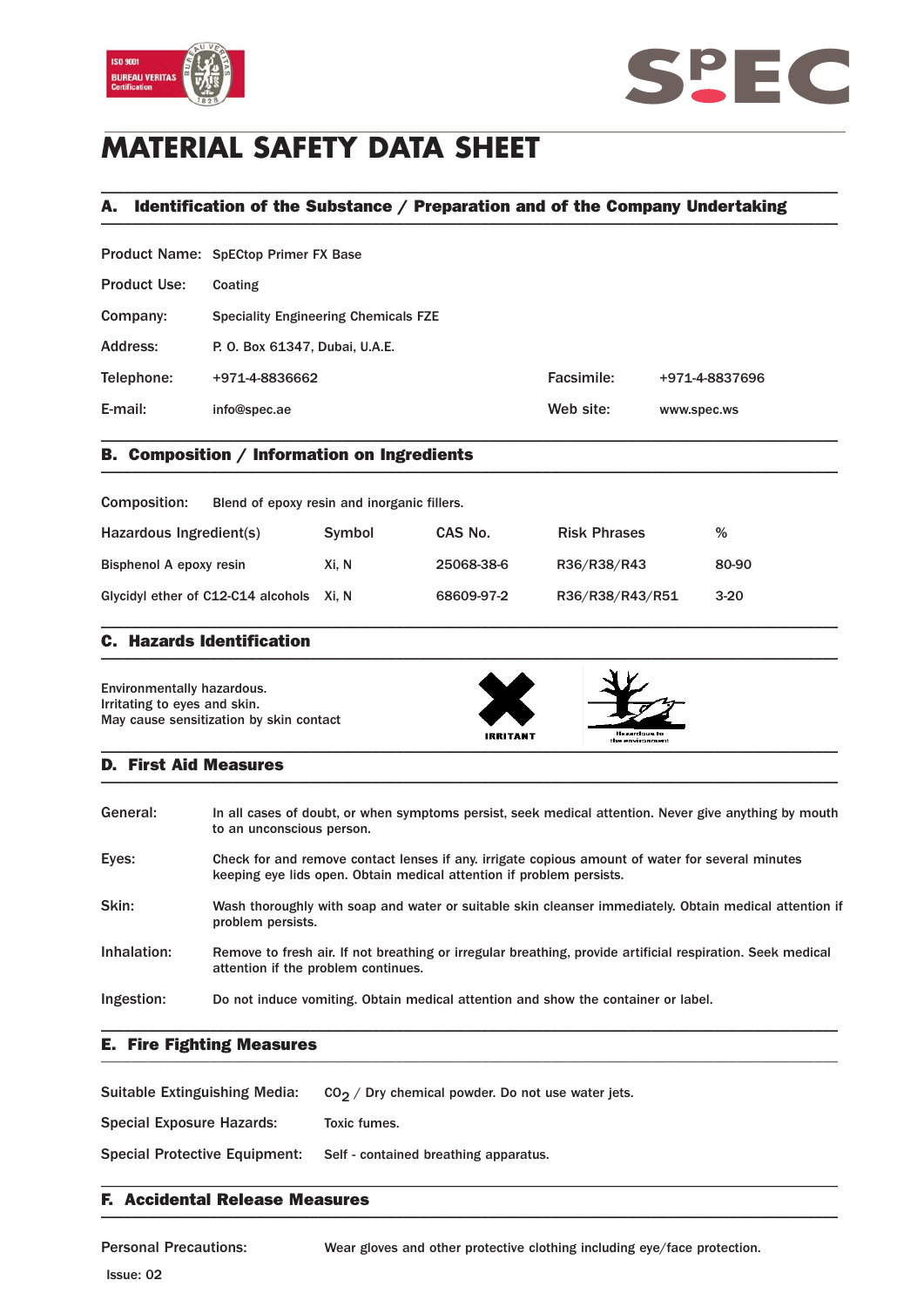| <b>Environmental Precautions:</b>  | Prevent entry into drains, sewers and water courses.                                                                     |
|------------------------------------|--------------------------------------------------------------------------------------------------------------------------|
| <b>Decontamination Procedures:</b> | Soak-up with inert absorbent or contain and remove by best available means. Gather<br>into containers. Dispose as waste. |

\_\_\_\_\_\_\_\_\_\_\_\_\_\_\_\_\_\_\_\_\_\_\_\_\_\_\_\_\_\_\_\_\_\_\_\_\_\_\_\_\_\_\_\_\_\_\_\_\_\_\_\_\_\_\_\_\_\_\_\_\_\_\_\_\_\_\_\_\_\_\_\_\_\_\_\_\_\_\_\_\_\_\_\_\_\_\_\_\_\_\_\_\_\_\_

| <b>G. Handling and Storage</b>    |                                                                                                                             |  |
|-----------------------------------|-----------------------------------------------------------------------------------------------------------------------------|--|
| Handling:                         | Avoid skin and eye contact. Do not eat, drink or smoke whilst using this product.<br>Ensure adequate ventilation.           |  |
| Storage:                          | Keep containers dry, cool and tightly closed.                                                                               |  |
| <b>Decontamination Procedure:</b> | Soak-up with inert absorbent or contain and remove by best available means. Gather<br>into containers. Dispose of as waste. |  |

\_\_\_\_\_\_\_\_\_\_\_\_\_\_\_\_\_\_\_\_\_\_\_\_\_\_\_\_\_\_\_\_\_\_\_\_\_\_\_\_\_\_\_\_\_\_\_\_\_\_\_\_\_\_\_\_\_\_\_\_\_\_\_\_\_\_\_\_\_\_\_\_\_\_\_\_\_\_\_\_\_\_\_\_\_\_\_\_\_\_\_\_\_\_\_

\_\_\_\_\_\_\_\_\_\_\_\_\_\_\_\_\_\_\_\_\_\_\_\_\_\_\_\_\_\_\_\_\_\_\_\_\_\_\_\_\_\_\_\_\_\_\_\_\_\_\_\_\_\_\_\_\_\_\_\_\_\_\_\_\_\_\_\_\_\_\_\_\_\_\_\_\_\_\_\_\_\_\_\_\_\_\_\_\_\_\_\_\_\_\_

## H. Exposure Controls / Personal Protection \_\_\_\_\_\_\_\_\_\_\_\_\_\_\_\_\_\_\_\_\_\_\_\_\_\_\_\_\_\_\_\_\_\_\_\_\_\_\_\_\_\_\_\_\_\_\_\_\_\_\_\_\_\_\_\_\_\_\_\_\_\_\_\_\_\_\_\_\_\_\_\_\_\_\_\_\_\_\_\_\_\_\_\_\_\_\_\_\_\_\_\_\_\_\_

| <b>Occupational Exposure Limits:</b> | None assigned                                                                    |
|--------------------------------------|----------------------------------------------------------------------------------|
| <b>Engineering Control Measures:</b> | Use with adequate general and local exhaust ventilation.                         |
|                                      | Personal Protective Equipment: Impervious gloves, safety goggles, plastic apron. |

## I. Physical and Chemical Properties \_\_\_\_\_\_\_\_\_\_\_\_\_\_\_\_\_\_\_\_\_\_\_\_\_\_\_\_\_\_\_\_\_\_\_\_\_\_\_\_\_\_\_\_\_\_\_\_\_\_\_\_\_\_\_\_\_\_\_\_\_\_\_\_\_\_\_\_\_\_\_\_\_\_\_\_\_\_\_\_\_\_\_\_\_\_\_\_\_\_\_\_\_\_\_

| State:                  | Liquid    |
|-------------------------|-----------|
| Colour:                 | Clear     |
| Odour:                  | Faint     |
| Flash Point (°C):       | >150      |
| <b>SG/Bulk Density:</b> | 1.15      |
| Solubility:             | Insoluble |

### J. Stability and Reactivity  $\blacksquare$

| Stability:                               | Stable under recommended conditions.         |
|------------------------------------------|----------------------------------------------|
| Conditions to avoid:                     | Not known.                                   |
| Materials to avoid:                      | Strong acids, alkalies and oxidising agents. |
| <b>Hazardous Decomposition products:</b> | Carbon monoxide. Irritant fumes.             |
|                                          |                                              |

\_\_\_\_\_\_\_\_\_\_\_\_\_\_\_\_\_\_\_\_\_\_\_\_\_\_\_\_\_\_\_\_\_\_\_\_\_\_\_\_\_\_\_\_\_\_\_\_\_\_\_\_\_\_\_\_\_\_\_\_\_\_\_\_\_\_\_\_\_\_\_\_\_\_\_\_\_\_\_\_\_\_\_\_\_\_\_\_\_\_\_\_\_\_\_

## K. Toxicological Information \_\_\_\_\_\_\_\_\_\_\_\_\_\_\_\_\_\_\_\_\_\_\_\_\_\_\_\_\_\_\_\_\_\_\_\_\_\_\_\_\_\_\_\_\_\_\_\_\_\_\_\_\_\_\_\_\_\_\_\_\_\_\_\_\_\_\_\_\_\_\_\_\_\_\_\_\_\_\_\_\_\_\_\_\_\_\_\_\_\_\_\_\_\_\_

There are no date available on the preparation itself. This has been assessed following the conventional method of the Preparations Directive 1999/45/EC and classified for toxicological hazards accordingly.

Based on the properties of the epoxy constituent(s) and considering toxicological data on similar preparations, this product may be a skin sensitiser and irritant. May produce allergic reactions.

\_\_\_\_\_\_\_\_\_\_\_\_\_\_\_\_\_\_\_\_\_\_\_\_\_\_\_\_\_\_\_\_\_\_\_\_\_\_\_\_\_\_\_\_\_\_\_\_\_\_\_\_\_\_\_\_\_\_\_\_\_\_\_\_\_\_\_\_\_\_\_\_\_\_\_\_\_\_\_\_\_\_\_\_\_\_\_\_\_\_\_\_\_\_\_

### L. Ecological Information \_\_\_\_\_\_\_\_\_\_\_\_\_\_\_\_\_\_\_\_\_\_\_\_\_\_\_\_\_\_\_\_\_\_\_\_\_\_\_\_\_\_\_\_\_\_\_\_\_\_\_\_\_\_\_\_\_\_\_\_\_\_\_\_\_\_\_\_\_\_\_\_\_\_\_\_\_\_\_\_\_\_\_\_\_\_\_\_\_\_\_\_\_\_\_

When used and disposed as intended, no adverse environmental effects are foreseen. Expected to be not readily biodegradable. Bio-accumulative potential and ecotoxicity are not determined.

| <b>Product Name: SpECtop Primer FX base</b><br>IDate: 01-Jan-06<br><b>IOA-041</b><br>llssue: 02<br>Page: 2 of 3 |  |
|-----------------------------------------------------------------------------------------------------------------|--|
|-----------------------------------------------------------------------------------------------------------------|--|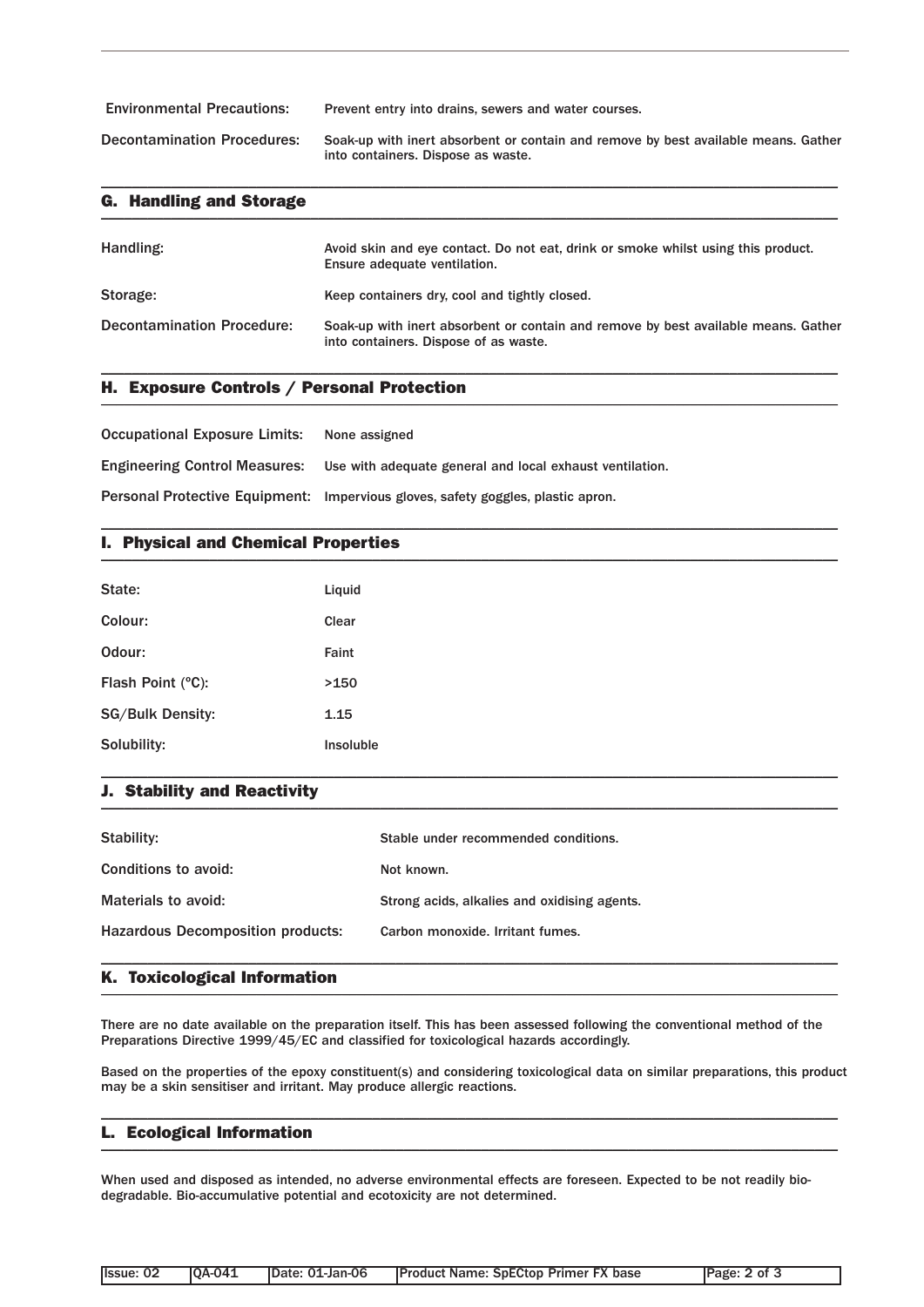### M. Disposal Considerations  $\blacksquare$

Disposal must be in accordance with local and national legislation.

Do not allow to enter drains or watercourses. Material and container must be disposed as hazardous waste.

\_\_\_\_\_\_\_\_\_\_\_\_\_\_\_\_\_\_\_\_\_\_\_\_\_\_\_\_\_\_\_\_\_\_\_\_\_\_\_\_\_\_\_\_\_\_\_\_\_\_\_\_\_\_\_\_\_\_\_\_\_\_\_\_\_\_\_\_\_\_\_\_\_\_\_\_\_\_\_\_\_\_\_\_\_\_\_\_\_\_\_\_\_\_\_

\_\_\_\_\_\_\_\_\_\_\_\_\_\_\_\_\_\_\_\_\_\_\_\_\_\_\_\_\_\_\_\_\_\_\_\_\_\_\_\_\_\_\_\_\_\_\_\_\_\_\_\_\_\_\_\_\_\_\_\_\_\_\_\_\_\_\_\_\_\_\_\_\_\_\_\_\_\_\_\_\_\_\_\_\_\_\_\_\_\_\_\_\_\_\_

### N. Transport Information \_\_\_\_\_\_\_\_\_\_\_\_\_\_\_\_\_\_\_\_\_\_\_\_\_\_\_\_\_\_\_\_\_\_\_\_\_\_\_\_\_\_\_\_\_\_\_\_\_\_\_\_\_\_\_\_\_\_\_\_\_\_\_\_\_\_\_\_\_\_\_\_\_\_\_\_\_\_\_\_\_\_\_\_\_\_\_\_\_\_\_\_\_\_\_

| Proper shipping name:         | Environmentally hazardous substance, liquid, N.O.S. |                          |     |
|-------------------------------|-----------------------------------------------------|--------------------------|-----|
| <b>UN Number:</b>             | 3082                                                |                          |     |
| Class:                        | 9                                                   |                          |     |
| Subsidiary risk:              | -                                                   |                          |     |
| <b>Packing Group:</b>         | Ш                                                   |                          |     |
| Label(s):                     | 9                                                   | <b>MARINE POLLUTANT</b>  |     |
| <b>Additional Information</b> |                                                     |                          |     |
| <b>ADR-HIN:</b>               | 90                                                  |                          |     |
| <b>IMDG-EMS:</b>              | F-A, S-F                                            | <b>Marine Pollutant:</b> | Yes |
| IMO:                          | T1                                                  |                          |     |

### O. Regulatory Information \_\_\_\_\_\_\_\_\_\_\_\_\_\_\_\_\_\_\_\_\_\_\_\_\_\_\_\_\_\_\_\_\_\_\_\_\_\_\_\_\_\_\_\_\_\_\_\_\_\_\_\_\_\_\_\_\_\_\_\_\_\_\_\_\_\_\_\_\_\_\_\_\_\_\_\_\_\_\_\_\_\_\_\_\_\_\_\_\_\_\_\_\_\_\_

| <b>EU Regulations:</b> | The product is labeled as follows, in accordance with local regulations.                                                                                                             |
|------------------------|--------------------------------------------------------------------------------------------------------------------------------------------------------------------------------------|
| Hazard Symbol(s):      | Xi. N                                                                                                                                                                                |
| Contains:              | Bisphenol-A epoxy resin                                                                                                                                                              |
| <b>Risk Phrases:</b>   | R <sub>36</sub> - Irritating to eyes<br>R38 - Irritating to skin<br>R43 - May cause sensitisation by skin contact                                                                    |
| <b>Safety Phrases:</b> | S28 - After contact with skin, wash immediately with plenty of water<br>S39 - Wear eye/face protection<br>S61 - Avoid release to the environment. Refer to special instructions/MSDS |

### P. Other Information  $\blacksquare$

| Issue no.:        | $\mathcal{P}$                    |
|-------------------|----------------------------------|
| Issue date:       | 01-Jan-06                        |
| <b>Issued by:</b> | <b>SpEC Technical Department</b> |

No liability accepted for any injury, loss, damage or cost arising directly or indirectly from the use of any information contained within this MSDS since the customers treatment of the product is necessarily out of our control.

\_\_\_\_\_\_\_\_\_\_\_\_\_\_\_\_\_\_\_\_\_\_\_\_\_\_\_\_\_\_\_\_\_\_\_\_\_\_\_\_\_\_\_\_\_\_\_\_\_\_\_\_\_\_\_\_\_\_\_\_\_\_\_\_\_\_\_\_\_\_\_\_\_\_\_\_\_\_\_\_\_\_\_\_\_\_\_\_\_\_\_\_\_\_

The data given above is based upon current knowledge and experience. This safety sheet is intended to describe our products in terms of their safety requirements. It does not guarantee the properties of the products described.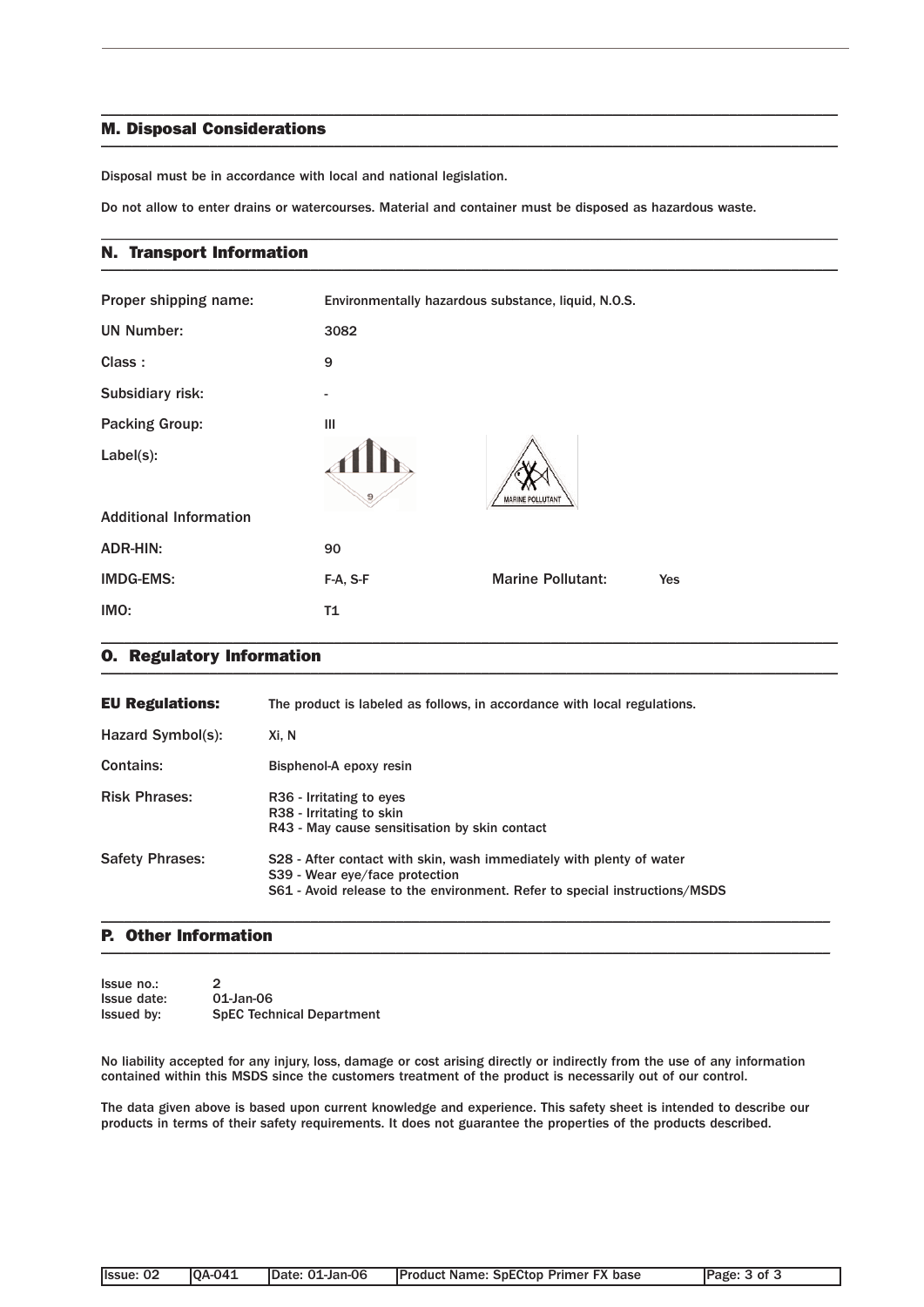



# **MATERIAL SAFETY DATA SHEET**

## A. Identification of the Substance / Preparation and of the Company Undertaking \_\_\_\_\_\_\_\_\_\_\_\_\_\_\_\_\_\_\_\_\_\_\_\_\_\_\_\_\_\_\_\_\_\_\_\_\_\_\_\_\_\_\_\_\_\_\_\_\_\_\_\_\_\_\_\_\_\_\_\_\_\_\_\_\_\_\_\_\_\_\_\_\_\_\_\_\_\_\_\_\_\_\_\_\_\_\_\_\_\_\_\_\_\_\_

\_\_\_\_\_\_\_\_\_\_\_\_\_\_\_\_\_\_\_\_\_\_\_\_\_\_\_\_\_\_\_\_\_\_\_\_\_\_\_\_\_\_\_\_\_\_\_\_\_\_\_\_\_\_\_\_\_\_\_\_\_\_\_\_\_\_\_\_\_\_\_\_\_\_\_\_\_\_\_\_\_\_\_\_\_\_\_\_\_\_\_\_\_\_\_

|                     | <b>Product Name: SpECtop Primer FX Hardener</b> |            |                |
|---------------------|-------------------------------------------------|------------|----------------|
| <b>Product Use:</b> | Coating                                         |            |                |
| Company:            | <b>Speciality Engineering Chemicals FZE</b>     |            |                |
| Address:            | P. O. Box 61347, Dubai, U.A.E.                  |            |                |
| Telephone:          | +971-4-8836662                                  | Facsimile: | +971-4-8837696 |
| E-mail:             | info@spec.ae                                    | Web site:  | www.spec.ws    |
|                     |                                                 |            |                |



### D. First Aid Measures \_\_\_\_\_\_\_\_\_\_\_\_\_\_\_\_\_\_\_\_\_\_\_\_\_\_\_\_\_\_\_\_\_\_\_\_\_\_\_\_\_\_\_\_\_\_\_\_\_\_\_\_\_\_\_\_\_\_\_\_\_\_\_\_\_\_\_\_\_\_\_\_\_\_\_\_\_\_\_\_\_\_\_\_\_\_\_\_\_\_\_\_\_\_\_

| General:    | In all cases of doubt, or when symptoms persist, seek medical attention. Never give anything by mouth<br>to an unconscious person.                                       |
|-------------|--------------------------------------------------------------------------------------------------------------------------------------------------------------------------|
| Eyes:       | Check for and remove contact lenses if any. Irrigate copious amount of water for several minutes<br>keeping eye lids open. Obtain medical attention if problem persists. |
| Skin:       | Wash thoroughly with soap and water or suitable skin cleanser immediately. Obtain medical attention if<br>problem persists.                                              |
| Inhalation: | Remove to fresh air. If not breathing or irregular breathing, provide artificial respiration. Seek medical<br>attention if the problem continues.                        |
| Ingestion:  | Do not induce vomiting. Obtain medical attention and show the container or label.                                                                                        |
|             |                                                                                                                                                                          |

### E. Fire Fighting Measures \_\_\_\_\_\_\_\_\_\_\_\_\_\_\_\_\_\_\_\_\_\_\_\_\_\_\_\_\_\_\_\_\_\_\_\_\_\_\_\_\_\_\_\_\_\_\_\_\_\_\_\_\_\_\_\_\_\_\_\_\_\_\_\_\_\_\_\_\_\_\_\_\_\_\_\_\_\_\_\_\_\_\_\_\_\_\_\_\_\_\_\_\_\_\_

Suitable Extinguishing Media:  $CO_2 /$  Dry chemical powder. Do not use water jets.

Special Exposure Hazards: Toxic fumes.

Special Protective Equipment: Self - contained breathing apparatus.

### F. Accidental Release Measures \_\_\_\_\_\_\_\_\_\_\_\_\_\_\_\_\_\_\_\_\_\_\_\_\_\_\_\_\_\_\_\_\_\_\_\_\_\_\_\_\_\_\_\_\_\_\_\_\_\_\_\_\_\_\_\_\_\_\_\_\_\_\_\_\_\_\_\_\_\_\_\_\_\_\_\_\_\_\_\_\_\_\_\_\_\_\_\_\_\_\_\_\_\_\_

| <b>Personal Precautions:</b>      |         |                 | Wear gloves and other suitable protective clothing.  |              |  |  |
|-----------------------------------|---------|-----------------|------------------------------------------------------|--------------|--|--|
| <b>Environmental Precautions:</b> |         |                 | Prevent entry into drains, sewers and water courses. |              |  |  |
| <b>Issue: 02</b>                  | IOA-041 | Date: 01-Jan-06 | <b>Product Name: SpECtop Primer FX hardener</b>      | Page: 1 of 3 |  |  |

\_\_\_\_\_\_\_\_\_\_\_\_\_\_\_\_\_\_\_\_\_\_\_\_\_\_\_\_\_\_\_\_\_\_\_\_\_\_\_\_\_\_\_\_\_\_\_\_\_\_\_\_\_\_\_\_\_\_\_\_\_\_\_\_\_\_\_\_\_\_\_\_\_\_\_\_\_\_\_\_\_\_\_\_\_\_\_\_\_\_\_\_\_\_\_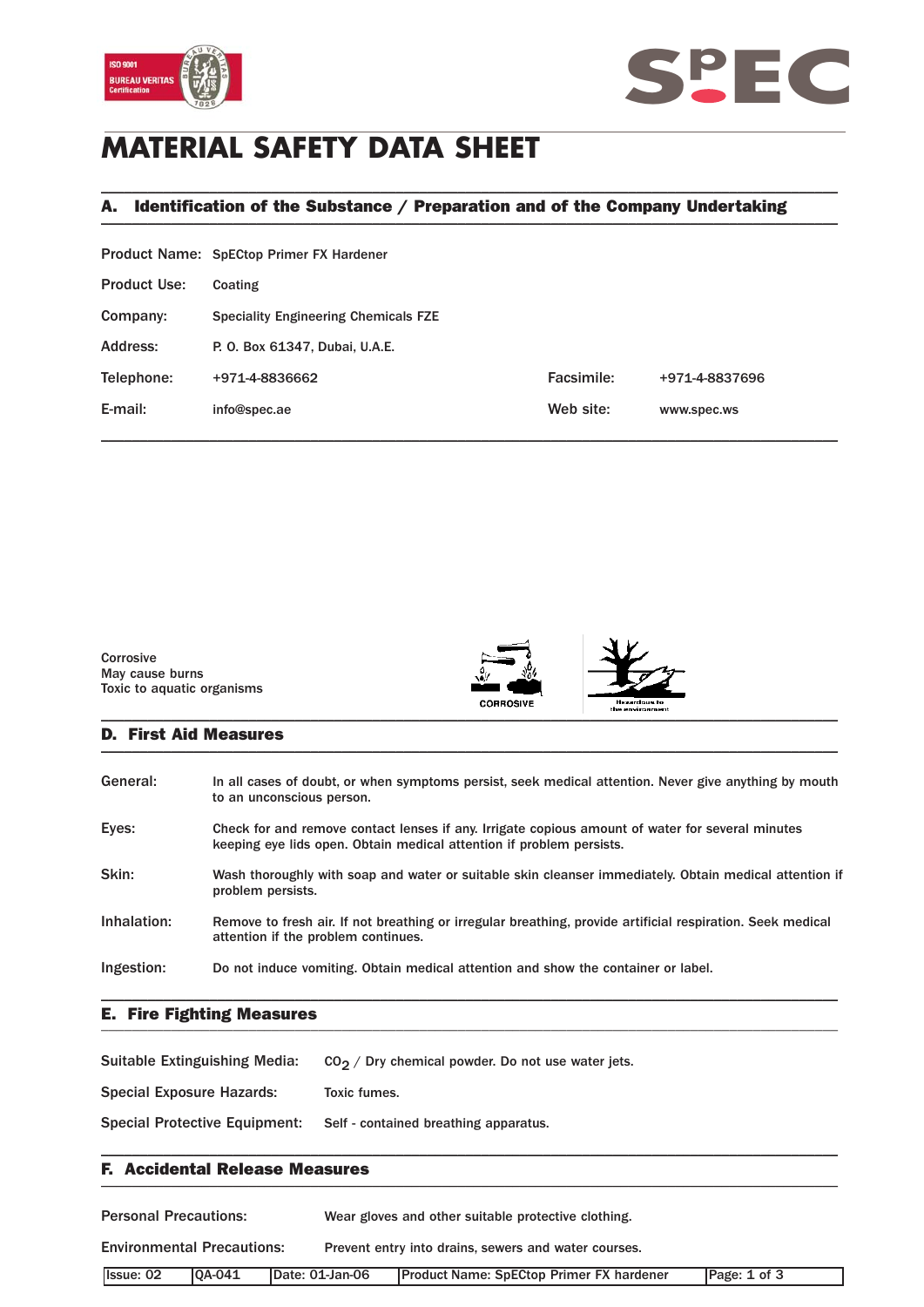Decontamination Procedures: Soak-up with inert absorbent or contain and remove by best available means. Gather into containers. Dispose of as waste.

### G. Handling and Storage  $\blacksquare$

| Handling:                         | Avoid skin and eye contact. Do not eat, drink or smoke whilst using this product.<br>Ensure adequate ventilation.                     |
|-----------------------------------|---------------------------------------------------------------------------------------------------------------------------------------|
| Storage:                          | Keep containers dry, cool and tightly closed.                                                                                         |
| <b>Decontamination Procedure:</b> | Soak-up with inert absorbent or contain and remove by best available means. Gather<br>into containers. Dispose of as hazardous waste. |

\_\_\_\_\_\_\_\_\_\_\_\_\_\_\_\_\_\_\_\_\_\_\_\_\_\_\_\_\_\_\_\_\_\_\_\_\_\_\_\_\_\_\_\_\_\_\_\_\_\_\_\_\_\_\_\_\_\_\_\_\_\_\_\_\_\_\_\_\_\_\_\_\_\_\_\_\_\_\_\_\_\_\_\_\_\_\_\_\_\_\_\_\_\_\_

\_\_\_\_\_\_\_\_\_\_\_\_\_\_\_\_\_\_\_\_\_\_\_\_\_\_\_\_\_\_\_\_\_\_\_\_\_\_\_\_\_\_\_\_\_\_\_\_\_\_\_\_\_\_\_\_\_\_\_\_\_\_\_\_\_\_\_\_\_\_\_\_\_\_\_\_\_\_\_\_\_\_\_\_\_\_\_\_\_\_\_\_\_\_\_

\_\_\_\_\_\_\_\_\_\_\_\_\_\_\_\_\_\_\_\_\_\_\_\_\_\_\_\_\_\_\_\_\_\_\_\_\_\_\_\_\_\_\_\_\_\_\_\_\_\_\_\_\_\_\_\_\_\_\_\_\_\_\_\_\_\_\_\_\_\_\_\_\_\_\_\_\_\_\_\_\_\_\_\_\_\_\_\_\_\_\_\_\_\_\_

## H. Exposure Controls / Personal Protection \_\_\_\_\_\_\_\_\_\_\_\_\_\_\_\_\_\_\_\_\_\_\_\_\_\_\_\_\_\_\_\_\_\_\_\_\_\_\_\_\_\_\_\_\_\_\_\_\_\_\_\_\_\_\_\_\_\_\_\_\_\_\_\_\_\_\_\_\_\_\_\_\_\_\_\_\_\_\_\_\_\_\_\_\_\_\_\_\_\_\_\_\_\_\_

Occupational Exposure Limits: None assigned

Engineering Control Measures: Use with adequate general and local exhaust ventilation.

Personal Protective Equipment: Impervious gloves, safety goggles, plastic apron.

## I. Physical and Chemical Properties \_\_\_\_\_\_\_\_\_\_\_\_\_\_\_\_\_\_\_\_\_\_\_\_\_\_\_\_\_\_\_\_\_\_\_\_\_\_\_\_\_\_\_\_\_\_\_\_\_\_\_\_\_\_\_\_\_\_\_\_\_\_\_\_\_\_\_\_\_\_\_\_\_\_\_\_\_\_\_\_\_\_\_\_\_\_\_\_\_\_\_\_\_\_\_

| State:                  | Liquid          |
|-------------------------|-----------------|
| Colour:                 | Amber           |
| Odour:                  | Amines          |
| Flash Point (°C):       | >150            |
| <b>SG/Bulk Density:</b> | 1.00            |
| Solubility:             | <b>Miscible</b> |

### J. Stability and Reactivity  $\blacksquare$

| Stability:                               | Stable under recommended conditions.         |
|------------------------------------------|----------------------------------------------|
| Conditions to avoid:                     | Not known.                                   |
| Materials to avoid:                      | Strong acids, alkalies and oxidising agents. |
| <b>Hazardous Decomposition products:</b> | Carbon monoxide. Irritant fumes.             |
|                                          |                                              |

\_\_\_\_\_\_\_\_\_\_\_\_\_\_\_\_\_\_\_\_\_\_\_\_\_\_\_\_\_\_\_\_\_\_\_\_\_\_\_\_\_\_\_\_\_\_\_\_\_\_\_\_\_\_\_\_\_\_\_\_\_\_\_\_\_\_\_\_\_\_\_\_\_\_\_\_\_\_\_\_\_\_\_\_\_\_\_\_\_\_\_\_\_\_\_

### K. Toxicological Information \_\_\_\_\_\_\_\_\_\_\_\_\_\_\_\_\_\_\_\_\_\_\_\_\_\_\_\_\_\_\_\_\_\_\_\_\_\_\_\_\_\_\_\_\_\_\_\_\_\_\_\_\_\_\_\_\_\_\_\_\_\_\_\_\_\_\_\_\_\_\_\_\_\_\_\_\_\_\_\_\_\_\_\_\_\_\_\_\_\_\_\_\_\_\_

There are no date available on the preparation itself. This has been assessed following the conventional method of the Preparations Directive 1999/45/EC and classified for toxicological hazards accordingly.

Based on the properties of the epoxy constituent(s) and considering toxicological data on similar preparations, this product may be a skin sensitiser and irritant. May produce allergic reactions. May cause damage to eyes.

\_\_\_\_\_\_\_\_\_\_\_\_\_\_\_\_\_\_\_\_\_\_\_\_\_\_\_\_\_\_\_\_\_\_\_\_\_\_\_\_\_\_\_\_\_\_\_\_\_\_\_\_\_\_\_\_\_\_\_\_\_\_\_\_\_\_\_\_\_\_\_\_\_\_\_\_\_\_\_\_\_\_\_\_\_\_\_\_\_\_\_\_\_\_\_

LD50 oral, rat: 1030mg/kg

### L. Ecological Information \_\_\_\_\_\_\_\_\_\_\_\_\_\_\_\_\_\_\_\_\_\_\_\_\_\_\_\_\_\_\_\_\_\_\_\_\_\_\_\_\_\_\_\_\_\_\_\_\_\_\_\_\_\_\_\_\_\_\_\_\_\_\_\_\_\_\_\_\_\_\_\_\_\_\_\_\_\_\_\_\_\_\_\_\_\_\_\_\_\_\_\_\_\_\_

When used and disposed as intended, no adverse environmental effects are foreseen. Expected to be not readily biodegradable. Bio-accumulative potential and ecotoxicity are not determined.

| llssue: 02 | <b>IOA-041</b> | IDate: 01-Jan-06 | <b>Product Name: SpECtop Primer FX hardener</b> | Page: 2 of 3 |
|------------|----------------|------------------|-------------------------------------------------|--------------|
|            |                |                  |                                                 |              |